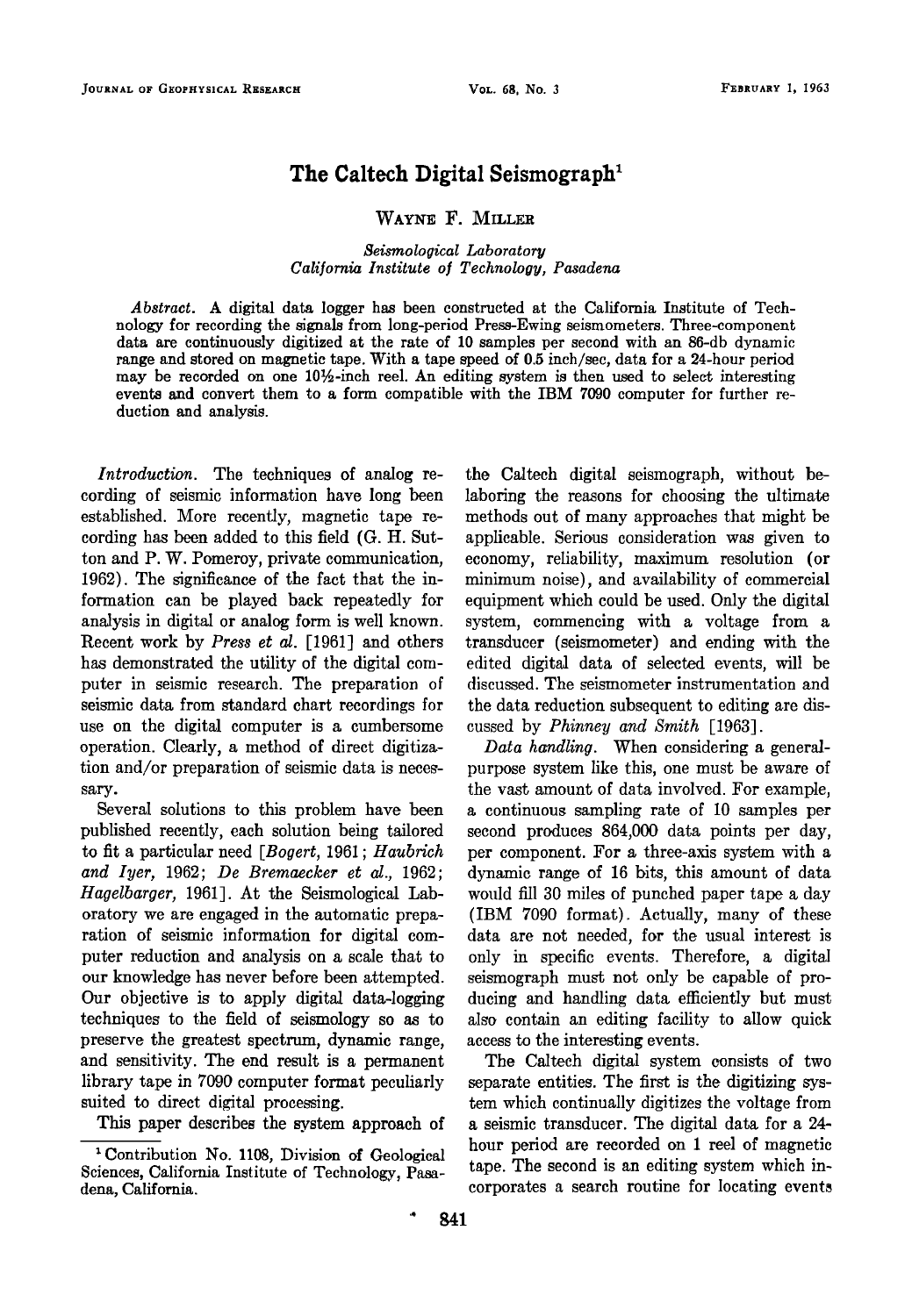

**DIGITAL SEISMIC RECORDING Fig. 1. Block disgram of the digitizing system.** 

**on the tape and rerecording them on a second tape in the 7090 BCD format for further re**duction. The two systems are independent of **one another to allow simultaneous operation.** 

**Digitizing system. A block diagram of the digitizing system is shown in Figure 1. Encoding is performed on each individual channel. The digital information is recorded in parallel on a 1-inch, 16-track magnetic tape. Each channel is independent of the others, so that a malfunction in one unit will not affect another. Although three channels are shown, the system may be expanded to six with the addition of amplifiers, sample-and-hold, and digitizers.** 

**Dynamic range and sensitivity are primarily functions of the amplifier, which is a Beckman Fitgo model C-21. It contains a second-order Butterworth low pass filter with a 2-cps bandwidth. The sensitivity is less than I microvolt. With the presently used Press-Ewing seismometer with a 500-ohm coil, this corresponds to a**  ground displacement of 1, 10, and 40m $\mu$  at pe**riods of 0.5, 6, and 20 sec. The dynamic range is 86 db. Shortly to be designed are an additional filter to further reduce aliasing and a signal compressor which will extend the dynamic range to 100 db.** 

**The decision to use multiple digitizers as opposed to a single digitizer with a scanner for encoding three or more channels was based upon three considerations. First, a suitable scanner with sufficient dynamic range was not available**  **commercially. Second, the expenditure for three relatively low-speed digitizers is less than that for a single high-speed unit with a scanner.**  Finally, from a technical viewpoint, the electronic **digitizer is a rather complicated instrument and its reliability when operated on a continuous basis was unknown. The repair of a malfunction in a parallel system is considerably easier than in a serial one, and multiple digitizers would minimize system interruption.** 

**The digitizer is an Electro Instrument model 848 that we modified for increased sampling speed. This instrument has a 4-decimal digit range with binary-coded decimal output. Figure 2 is a schematic representation of the encoding process. Essentially itis a double closedloop process, the heavy black line representing**  that portion performed by the model 848 digi**tizer. The purpose of the sample-and-hold, which**  is of our own design, is to improve the performance of the digitizer and to determine ac**curately the time of each sample independently of the encoding time.** 

**The encoding process functions in the following manner. Upon command from the format control, the sample-and-hold interrogates the amplifier for a 3-msec interval and then presents a constant voltage to the error detector. This in**  turn controls a logical procedure (tracking logic) of placing BCD numbers in a register. **Each of these numbers is converted to its analog equivalent voltage and compared with the volt-**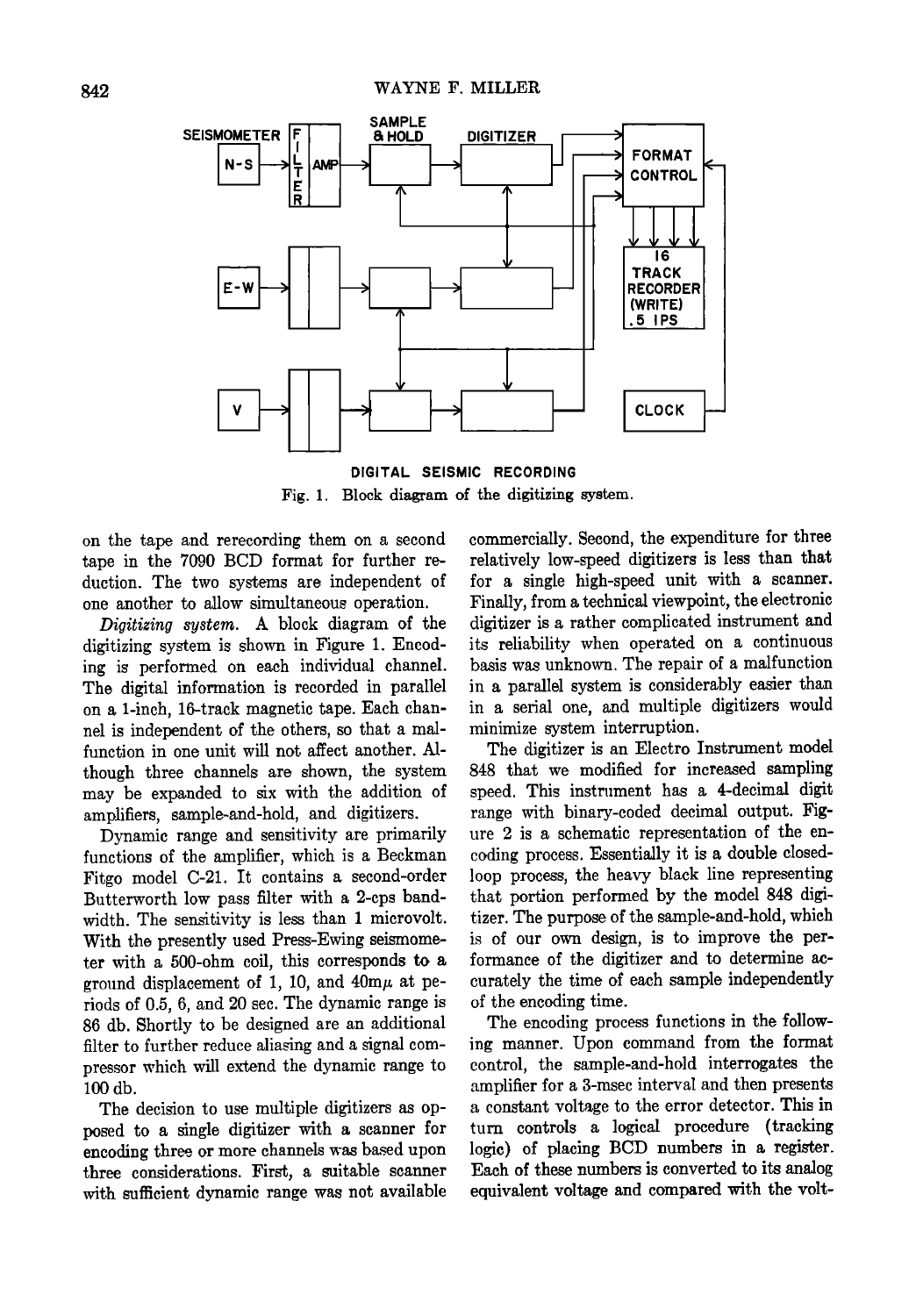

**ENCODING PROCESS Fig. 2. Block diagram of the encoding process.** 

**age from the sample-and-hold. When a balance is obtained, i.e. when there is no difference, the processtops and a signal is produced by the error detector to indicate that the register contains the present data point. The number is transferred, in parallel, into another register where the format is created before the data point is shifted onto magnetic tape. An external closed loop (light lines, Figure 2) ensures that only legitimate numbers are transferred. Iffor any reason a balance was not obtained, the number is rejected and an error code is created and recorded.** 

**In such a process, the encoding time is dependent upon the number of logical steps that must be performed to obtain a balance. This in turn is dependent upon the relationship between the present data point and the previous one. In general, the closer the two points, the shorter the balance time. Our modifications of the standard model 848 digitizer have produced average balance times of about 15 msec. Incomplete balances may occur if noise is introduced into the wstem or if the balance time exceeds the sampling interval because of an excessively large rate of change of the signal. The maximum sampling rate is 20 samples per second for three components or 10 samples per second for six, the limit being determined by the maximum bitpacking density of the magnetic tape recording.**  At the present time we are operating three com**ponents with a sampling rate of 10 samples per second.** 

**Before embarking on the design of such a**  slow digital tape recording system a study of **the problem of intertrack skew at low speed was**  undertaken. Very few data on intertrack skew **for speeds less than the standard 17/s inches/set are available. After having plotted the results of**  skew tests for tape speeds from  $1\%$  to 60 inches/sec and extrapolating the data to  $\frac{1}{2}$ **inch/set, it was clear that intertrack skew is inversely proportional to tape speed and becomes increasingly greater as the speed is re**duced. At  $\frac{1}{2}$  inch/sec the nominal intertrack **skew was found to be 1200 microinches per inch. For a 1-inch, 16-channel tape, this would appear to limit the bit-packing density to about 300 bits per inch if each data point is recorded in the conventional way, that is laterally across the tape. However, by recording BCD characters serially in the longitudinal directions, only one-third the width of the tape is involved for each channel and three times the bit-packing density may be accommodated. The present bitpacking density for operating three channels at 10 samples per sec is 200 bits per inch, and no**  problems due to intertrack skew have been en**countered to date. For either 20 samples per see on three channels or six-channel operation at 10 samples per second, the bit-packing density would be 400 bits per inch, which seems reasonable. The tape transport, Ampex model FR**  1100, was modified to transport 1-inch tape at  $\frac{1}{2}$  inch/sec. Thus a 10<sup>1</sup>/<sub>2</sub>-inch reel (3600 feet) is sufficient for a 24-hour record of three chan-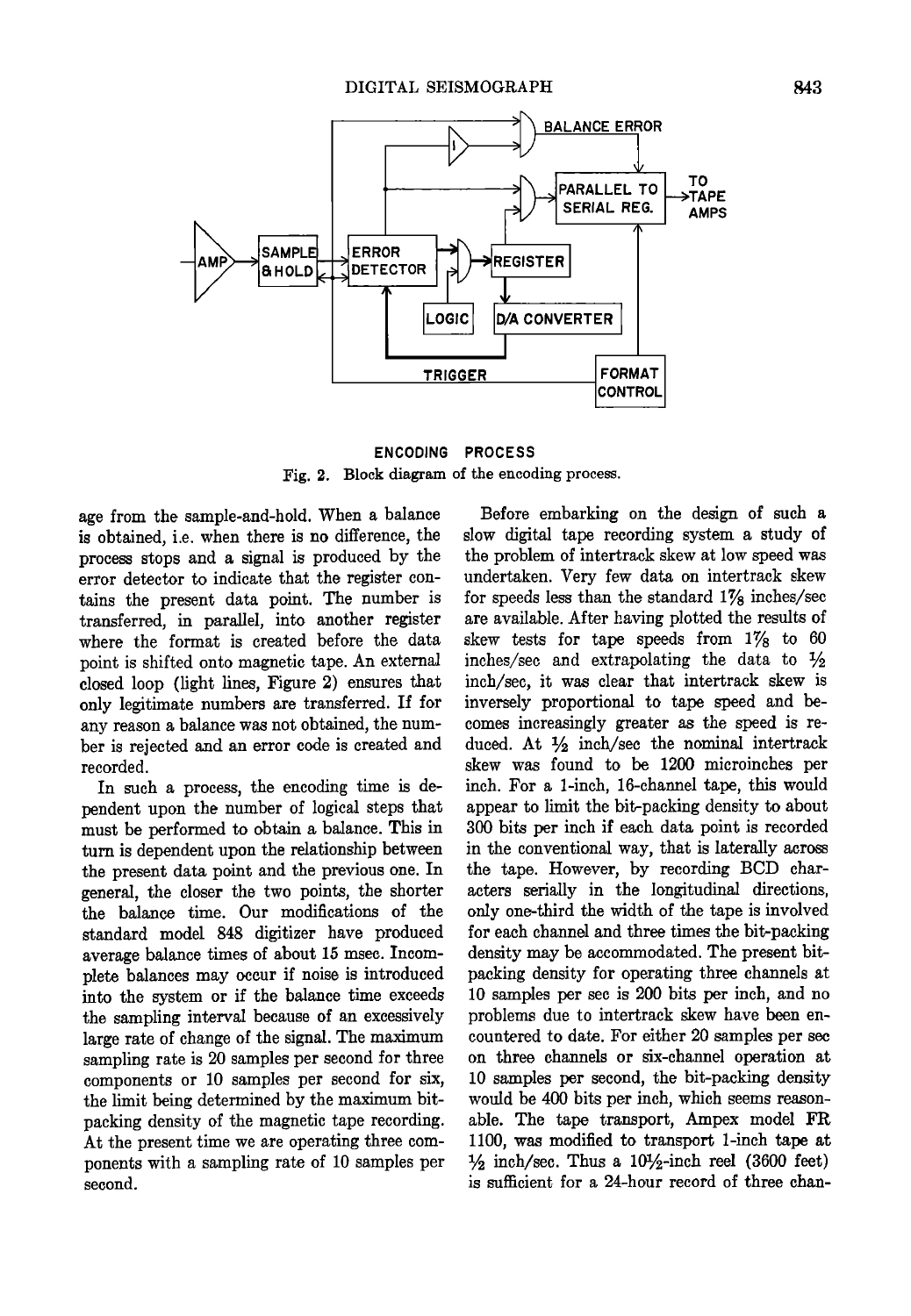

**Fig. 3. Magnetic tape format.** 

**nels at 20 samples per second (400 bits per inch per track).** 

**Some concern was expressed over wear of the record head and build-up of oxide from the magnetic tape on the head; the air cushion present at higher tape speeds, which tends to lubricate the head and facilitate the carrying**  away of oxide, is not present at  $\frac{1}{2}$  inch/sec. These fears, it would appear, were unnecessary, for in over 5000 hours of near continuous oper**ation, no noticeable headwear has occurred and the oxide buildup is negligible. In fact, the only oxide produced has been due to rewinding the tape on the machine at very high speed.** 

**The magnetic tape format is shown in Figure**  3. Because of the requirement of continuous **24-hour recording, it is not possible to produce a computer tape in 7090 format. The three channels of data are recorded in parallel on a 1-inch, 16-track tape. Each channel has its own odd-one parity, making it necessary to read no more than five tracks in lateral synchronism. As was mentioned earlier, this reduces the intertrack skew by one-third.** 

**The model 848 digitizer, like most digitizers with a large dynamic range (15 bits), produces an output code in binary-coded decimal. Although pure binary is more economical on tape, the conversion from BCD to pure binary is very difiqcult. Therefore, the machine BCD (2421) is maintained throughout the system and is con-** **verted to 7090 BCD format (8421) as the last step in the editing process.** 

**The tape format consists of a 36-bit word**  with four BCD characters for the data point, **one containing the sign bit and one containing a flag bit for indicating a balance error (error flag). In the event of an error flag, the data**  point produced is -9999. To record the data **from six digitizers, the additional words would**  be recorded alternately between the original **ones (increasing the bit-packing density to 400 bits per inch).** 

**Absolute time is not recorded on the tape. The system is controlled by a crystal oscillator having an accuracy of 1 part in 106 per day. If the absolute time of the first sample on the tape is known, the time relative to this sample will**  be known to better than  $\pm 1/10$  sec per day. The **absolute time of the first sample is obtained by**  having the start of the digitizing process automatically triggered from our station clock. A **very simple time code is then created in the sixth track which contains a file mark used for word synchronization. The time code consists of a bit (time flag) placed in the position adjacent**  to the file mark, once every  $2048$  (binary  $2<sup>n</sup>$ ) **samples. An event may be found by determining its time relative to the start of the record and counting an appropriate number of time flags from the beginning. In the event of a miscount the resulting error would be a multiple**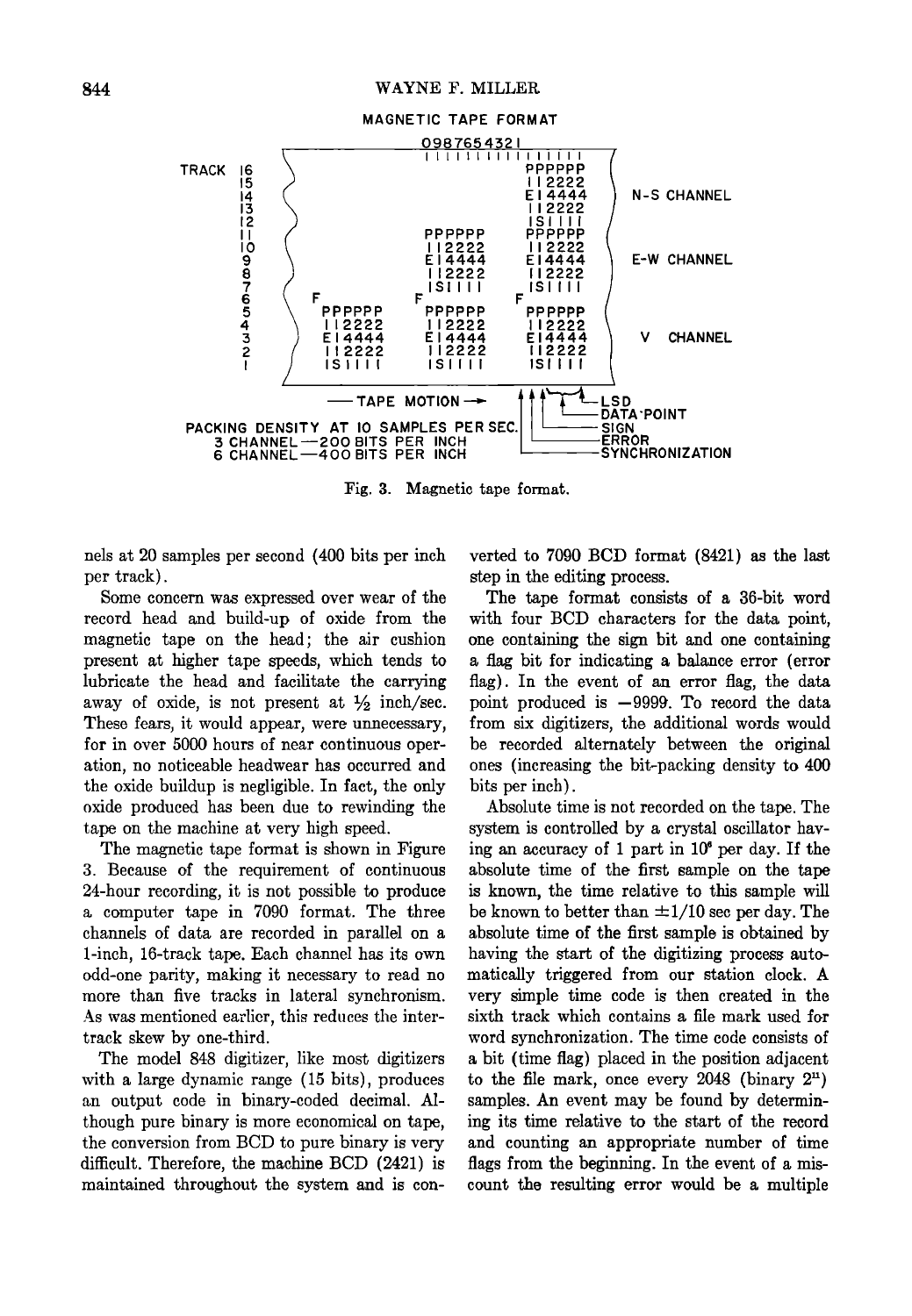

**DIGITAL SEISMIC EDITING** 

**Fig. 4. Block diagram of the editing system.** 

**of 204.8 sec and would be easfiy discernible in the editing process.** 

**The digitizer is located beside a standard visible drum recording seismograph. The starting time is easily noted by making a circle around the minute mark corresponding to the s'tart of the record.** 

**We. have a program for the G15 computer that will perform the computation of the number of time flags, given the Greenwich civil time of the minute mark corresponding to the first sample, the time correction for our station clock (as determined from NPG radio time signal), and the GCT time of the start and end of an event. The computer will determine the number of time flags necessary to find the event (leaving at least i minute of background before the start), the number of data samples included in the event, and finally the corrected GCT time**  for the beginning and end.

**Editing system. In the fall of 1963 a 7090- 7040 computer facility will be installed at the California Institute of Technology. This system will allow direct data access to the 7040 disk memory. In the interim it is necessary to transfer the raw data from the initial tape to an intermediate IBM tape before final 7090 processing.** 

**A block diagram of the present editing system** 

**is shown in Figure 4. The functions of the editing system are to search the tape at high speed, excerpt the interesting events, make a digitalto-analog conversion and a format. conversion, and then record the data on a 7090 compatible magnetic tape with record-gap and end-of-file marks.** 

**The editor contains a tape transport which has multiple speed ranges. The tape search is performed by counting time flags, as described earlier, at a tape speed of 60 inches/sec. The predetermined number of time flags are placed in a preset counter which automatically stops the tape unit at the completion of the count. A speed change is made to 7.5 inches/see, the desired number of data points are placed in the counter, and the data are processed at 15 times real time.** 

**The intermediate tape is created by the Digilog (digital data logger) designed and built. by Kawano and Stiver [1962] of the Jet Propulsion Laboratory. After format conversion, the data are fed into the Digflog at a continuous 1.5-kc/s character rate. The Digilog fills its buffer memory with 171 data points and then unloads these data onto an IBM magnetic tape with the proper record gap while still accepting new data. Any number of records, up to the capacity**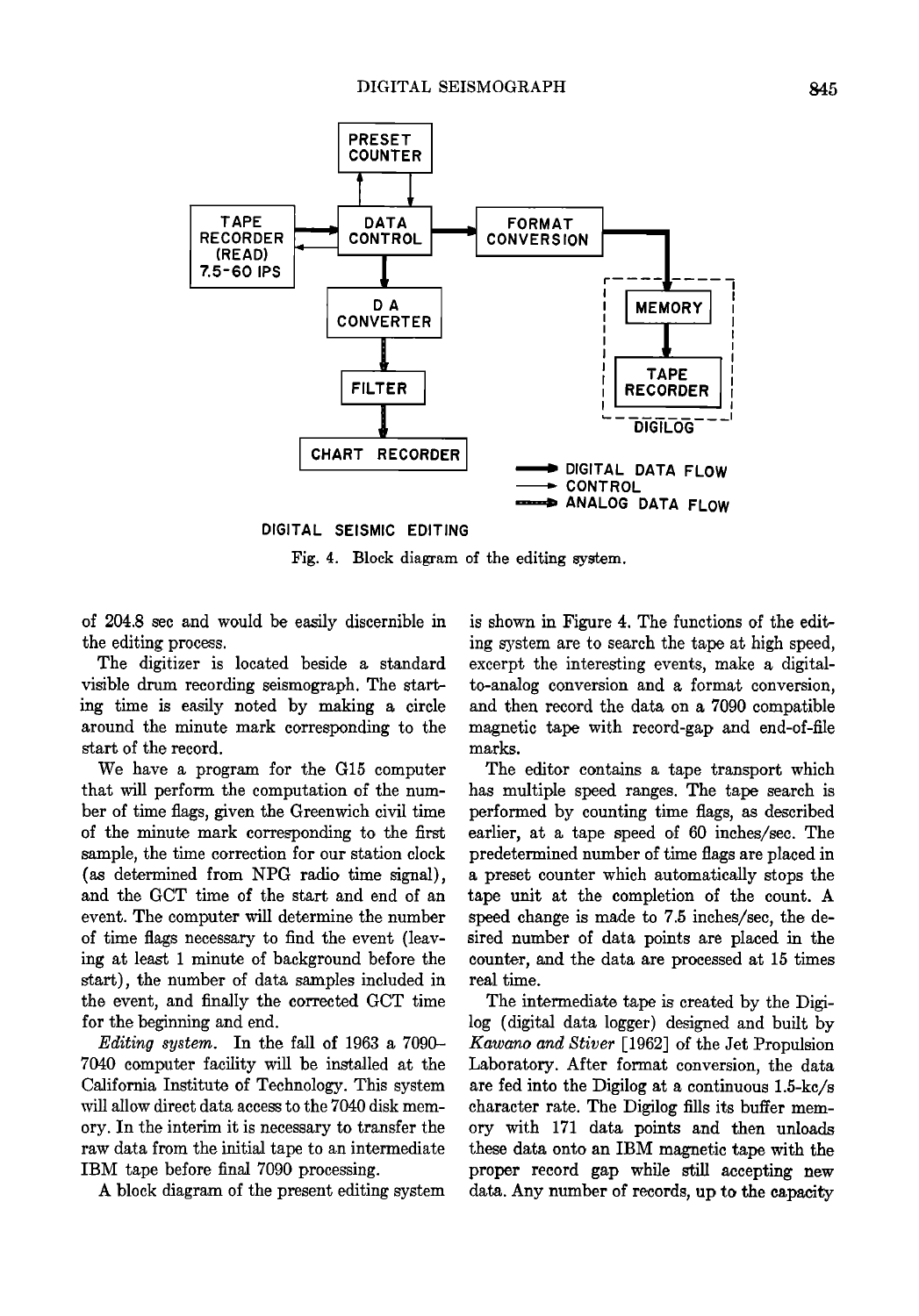

## **UNDERGROUND NUCLEAR BLAST NEVADA, DEC. 3, 1961**

**]Fig. 5. Example of digital-to-analog converter display, high-pass filter.** 

of a 10<sup>1</sup>/<sub>2</sub>-inch reel of tape, may be recorded, **and at the completion an end-of-file mark will be recorded. After the desired events have been taken from the original tape, it is erased and reused.** 

**To make a visible check of the editing procedure, a digital-to-analog conversion is made and displayed on a dual-channel chart recorder. The dynamic range of the D/A converter is two digits which the operator may select from the**  **four-digit data. The analog data are displayed in**  two ways. One channel has no frequency com**pensation other than smoothing to remove the staircase effect produced by the digitization (zero-order hold). This channel represents the full spectrum of the data. With the other chan**nel the operator may select one of two filters or **eliminate all filtering. The filters available are a 0.5-see high pass and a 10-see low pass (corrected to real time). The proper choice will al-**

| N-S PRESS-EWING $T_0 = 30$ , $T_0 = 90$ |                                                                                                                |
|-----------------------------------------|----------------------------------------------------------------------------------------------------------------|
|                                         | MMMMMMMMMMMMMMMMMmmmmmmmmmm                                                                                    |
| <b>STANDARD RECORD</b>                  |                                                                                                                |
| $N-S$ PRESS-EWING $T_0 = 15$            |                                                                                                                |
|                                         | manning manning and the manning and the manning and the manning and the manning and the manning and the mannin |
|                                         | CONVERTED DIGITAL RECORD, UNFILTERED                                                                           |
|                                         | 2 MIN                                                                                                          |
|                                         | <u>mmmMmmmmmmmmmmmmmmmmmmmmmm</u>                                                                              |
|                                         | ABOVE, WITH LOW PASS FILTER, TI=10SEC., 24 db/OCT. SLOPE                                                       |
| <b>COMPARISON OF STANDARD</b>           | <b>WITH</b><br><b>RECORD</b><br><b>SIGNAL</b><br>PLAYBACK OF DIGITIZED                                         |

**Fig. 6. Digital-to-analog converter display, low-pass filter, and comparison with standard photographic recording.**